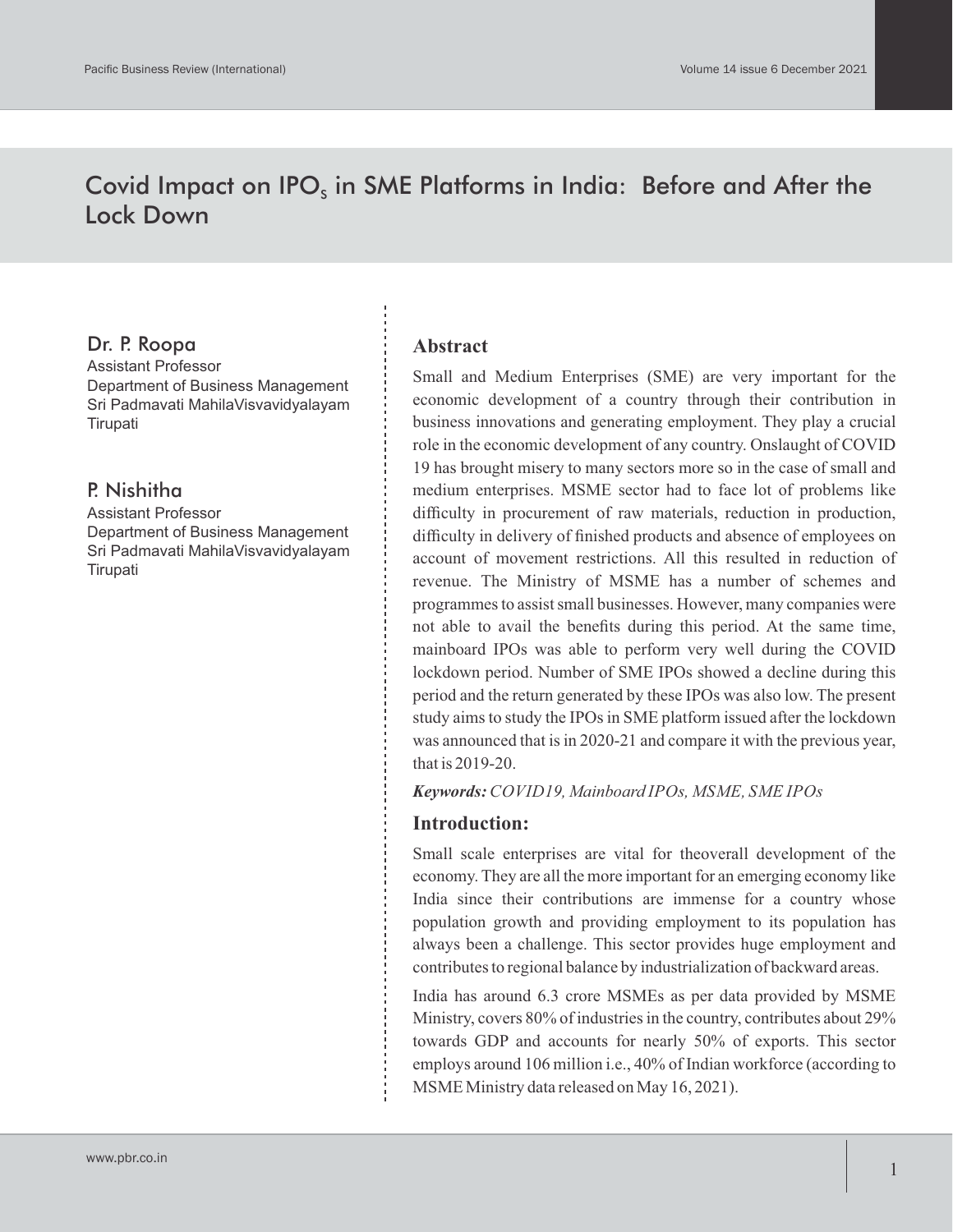However, this sector has been facing many challenges related to availability of required finance. Though Government has come out with various schemes and measures to promote and provide institutional support in respect of credit facilities, it was not sufficient to cater to the increasing needs of capital. As a source of equity, Government established Over-the-Counter Exchange of India (OTCEI) in 1990 and INDO Next Platform of BSE in 2005. However, these initiatives were not that successful and the problems of SME segment continued. To solve the issue, Bombay Stock Exchange came out with an exclusive SME Platform in March 2012 and NSE was not left behind and they started NSE Emerge platform for SME segment in September 2012.

When these SME platforms were launched, many stakeholders were not comfortable and didn't have confidence on its success due to the failure of OTCEI which was also started for SME segment. But gradually from 2015onwards, SME platform was surging and many companies are getting listed in these platforms. Over the past 9 years, nearly 336 SMEs has been able to get listed on SME BSE Platform and 221 SMEs have been listed on NSE Emerge Platform.

The MSME sector was one of the most affected sectors during pandemic mainly on account of its limited scale of business and scarce financial resources. Various studies conducted have showed that approximately 95% of the firms were negatively impacted due to nationwide lockdown imposed in 2020. Reports suggest that 40% businesses remained disrupted till February 2021. There was a decline in business volume of MSME by  $11\%$ because of 2021 lockdown in comparison to 46% decline in 2020 nationwide lockdown (survey conducted by Fintech start-up Khatabook). One of the major barriers faced by MSMEs is getting access to more finances.

To support MSMEs during pandemic, Government has come forward with various schemes which provide soft loans with longer term for repayment and increased credit limit. However, MSMEs need to access their financial status and security since banks perceive MSMEs as risky clients due to absence of good credit score. Many MSMEs face crunch of capital since they do not get the mandatory

credit score and this results in not getting the required amount of loans from banks and financial institutions.

COVID period have been very difficult for SME and the new equity issues have also taken a hit. The pandemic has put a break on the IPOs of the SME segment, after witnessing a positive trend in the previous years. The number of SME IPOs during this period can be compared during that of financial year 2013 when SME listing platforms were started. The present paper aims to study the IPOs which went on board before the nationwide lockdown due to COVID 19 i.e., from April 1st 2019 to March 31st 2020 and the IPOs which went on board after the pan India lockdown was announced by the Government i.e., from April 1st 2020 to March 31st 2021.

### **Literature Review**

**Pardhasaradhi Madasu** (2017), in his paper attempted to study the progress of SME platform of BSE from its inception. It is revealed from the study that there has been a steady increase in the number of listings and amount raised from 2012 to 2017. The study also revealed that many companies have migrated from SME board to Main board and are also performing well. When the performance of SME IPO Index and Broad Market IPO index of BSE was compared, it was revealed that in most cases SME IPO Index generated better returns than Main Board IPO Index.

**A. R. Tripathi, Gautam Pratap Pradhan and Shri Narayan Pandey** (2017) in their paper examined the performance of IPOs listed in SME platforms of BSE and NSE. The study finds that there is an increase in the number of issues made through these platforms and also the issue size. Further the study was also done on the magnitude of underpricing and study also revealed that underpricing and subscription rate move in the same direction.

**Dhamija, Sanjay & Arora, Ravinder** (2017), examines the SME IPOs listed on BSE SME Platform. It is understood from the study that there is low level of underpricing in the IPOs listed in BSE SME Platform compared to mainboard IPOs.

**Dr. P. Roopa** (2016) in her paper studied the listing day performance of the IPOs issued through book building mode and fixed price mode in the financial year 2015-16. It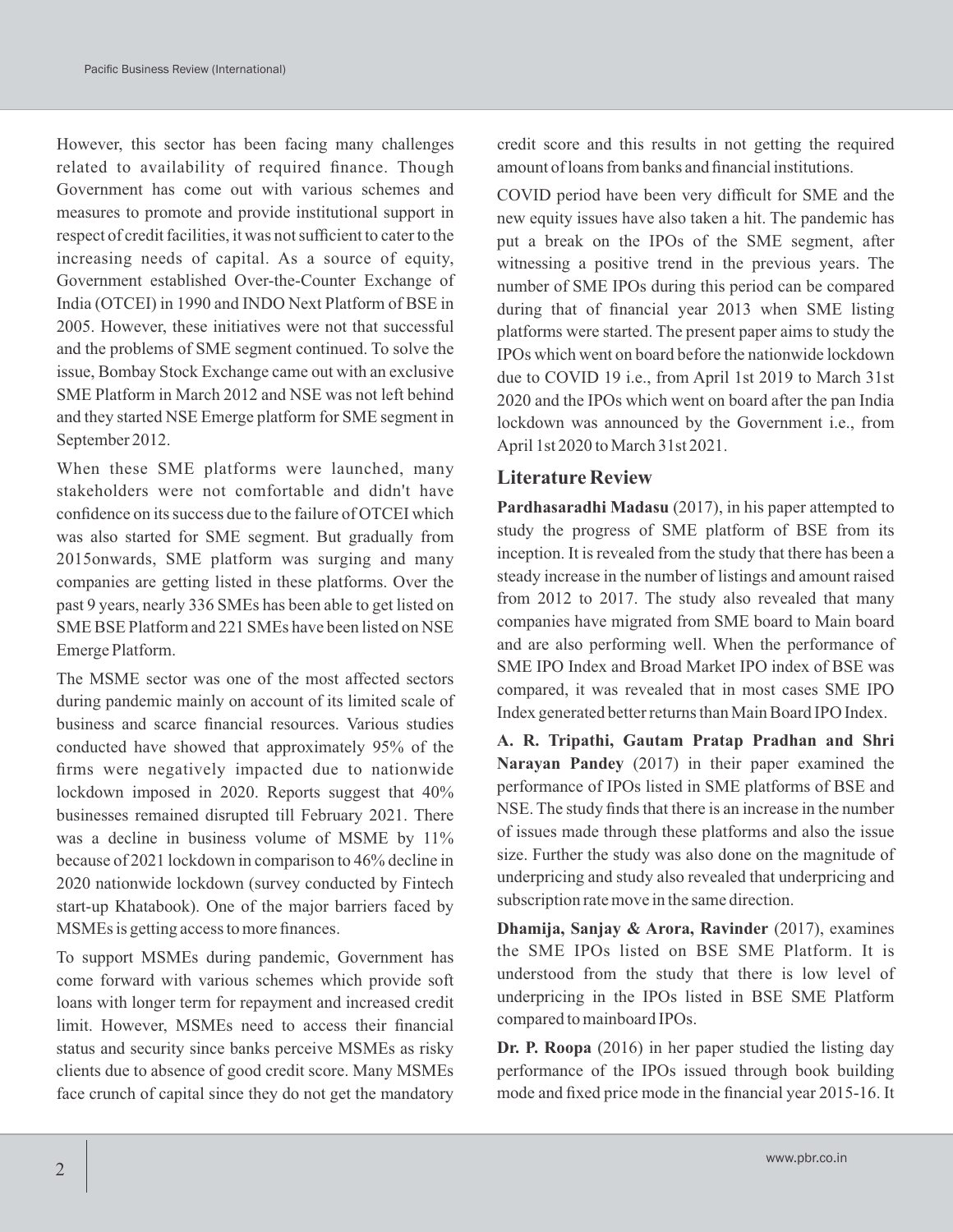was revealed from the study that around 36% of the issues were made through book building mode during that period, but money raised was around 98% of the issue size.

**KaousarNassr, I. and G. Wehinger** (2016) in their paper identified a number of important impediments to use of equity as a source of finance for SMEs such as listing requirements, illiquidity, knowledge level of the promoters, limited ecosystem and tax treatment.

**R. K. Jain, Avdhesh Kumar Shukla and Kaushiki Singh (2015)** The authors indicated that in order to make SME equity market liquid, SEBI has stated that merchant bankers must act as market makers for three years, but after three years many companies listed in SME platform face liquidity problems. Hence it was suggested in the paper that this scenario can be reversed through more transparency and increased institutional participation in companies listed in SME platform.

## **Need ForThe Study:**

Lockdown was announced in India on March 20 due to COVID 19 pandemic and markets loomed under fear because of uncertainty. COVID 19 has affected not only Indian Stock markets but has sent markets around the world crashing. Indian stock markets were also affected by this lockdown especially small and medium enterprises were very badly affected by this pandemic mainly due to its size and limited financial resources. A new avenue for raising money was opened up for this sector in the year 2012 with the introduction of SME platforms by both BSE and NSE. There was an improvement in the number of IPOs issued through this platform over the years. In this paper an attempt is being made to study the IPOs which were issued by Small and Medium Enterprises during the financial years 2019-20 (before COVID19 lockdown was announced) and 2020-21 (after COVID 19 Lockdown was announced).

## **Objectives:**

- 1. To evaluate the IPOs issued through SME Platforms before (2019-20) and after (2020-21) the pan India lockdown announced by the Government.
- 2. To evaluate whether there is any sufficient difference in the raw returns of the SME IPOs before and after the

pan India lockdown announced by the Government.

- 3. To understand whether is any significant difference in the market adjusted raw returns of the SME IPOs before and after the pan India lockdown was announced by the Government.
- 4. To analyse if there is any significant relationship between dependent variable under pricing and independent variables namely subscription times and market volatility before and after the nationwide lockdown was announced by the Government.

## **Hypothesis:**

- 1. H1: There is substantial difference in the Raw Returns of SME IPOs before and after the pan India lockdown announced by the Government.
- 2. H2: There is significant difference in the Market Adjusted Raw Returns of SME IPOs before and after the pan India lockdown announced by the Government.
- 3. H3: There is substantial relationship between dependent variable under pricing and independent variables namely subscription times and market in the year 2019-20.
- 4. H4: There is substantial relationship between dependent variable underpricing and independent variables namely subscription times and market volatility in the year 2020-21

## **Research Methodology**

This study is descriptive in nature and is based on secondary data. The required data was collected from websites like chittorgarh.com, bseindia.com and financial express.com. The study focuses on performance of SME IPOs during 2 periods, that is, IPOs issued before the lockdown was announced in the country, that is financial year 2019-20 and IPOs issued after lockdown was announced, that is financial year 2020-21.Thus, the paper studies the performance of 76 IPOs issued during the period which were listed in BSE SME Platform and NSE Emerge. To study the performance both financial and statistical tools were used.

**Financial Tools:** To determine the magnitude of deviations between the market price on the listing day and the issue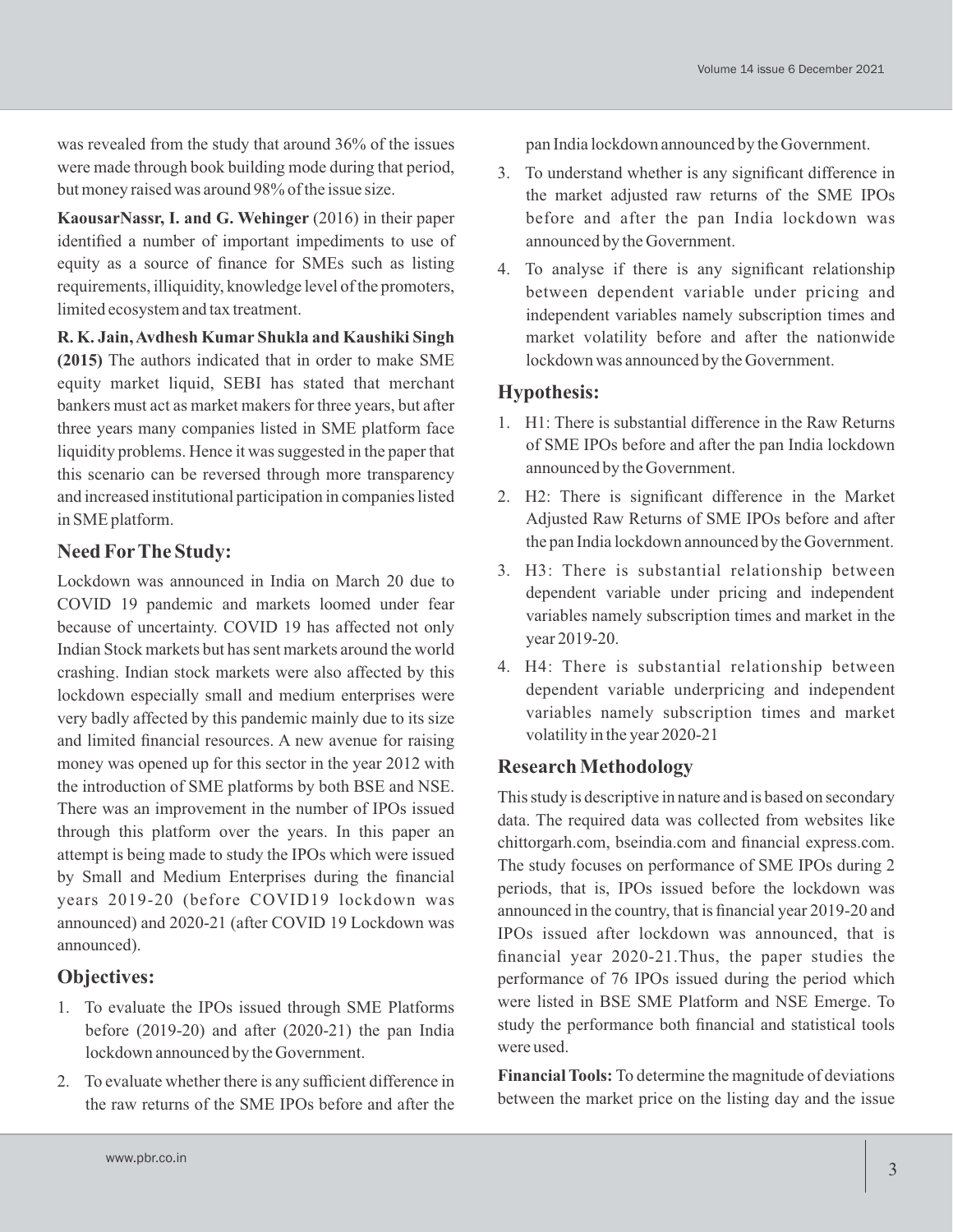price of the IPOs, listing day returns have been calculated using the following formula:

Listing day returns  $=$  [(Closing price on listing day  $-$  Issue Price) / Issue price] \* 100

Since the stock market was in different prices during the study period, the return calculated using the above equation was adjusted using the returns of S&PBSE SME IPO Index for the corresponding period.

BSE Sensex Return = [(Closing price of S&P BSE SME IPO Index on listing day – Closing price of S&PBSE SME IPO Index on closing issue date) / Closing price of S&P BSE SME IPO Index on closing issue date] \* 100

Market adjusted listing day return  $=$  Listing Day return  $-$ S&PBSE SME IPO Index

Statistical tools: Statistical tools like simple averages, percentages, paired t test and regression analysis was used to analyse the data and get meaningful interpretations. S&P BSE SME IPO Index is taken to calculate the market index return.

### **Analysis And Interpretation:**

The table below gives a brief account of the performance of SME IPOs during 2019-20 and 2020-21.

| <b>Particulars</b>     | 2019-20 (Before Nationwide lockdown<br>was announced) | 2020-21 (After Nationwide Lockdown<br>was announced) |  |  |
|------------------------|-------------------------------------------------------|------------------------------------------------------|--|--|
| Number of IPOs         | 47                                                    | 29                                                   |  |  |
| Method of Issue        | Fixed Mode: 41                                        | Fixed Mode: 27                                       |  |  |
|                        | Book Building Mode: 6                                 | Book Building Mode: 2                                |  |  |
| <b>Exchange Listed</b> | <b>BSE SME Platform: 34</b>                           | <b>BSE SME Platform: 20</b>                          |  |  |
|                        | NSE Emerge: 13                                        | NSE Emerge: 9                                        |  |  |
| <b>Raw Returns</b>     | Underpricing: 33                                      | Underpricing: 18                                     |  |  |
|                        | Overpricing: 08                                       | Overpricing: 10                                      |  |  |
|                        | No Change: 06                                         | No Change: 01                                        |  |  |
| Market Adjusted Raw    | Underpricing: 36                                      | Underpricing: 17                                     |  |  |
| <b>Returns</b>         | Overpricing: 11                                       | Overpricing: 12                                      |  |  |
| <b>Average Returns</b> | Raw Returns: 2.45                                     | Raw Returns: 1.48                                    |  |  |
|                        | Market Adjusted Raw Returns: 2.97                     | Market Adjusted Raw Returns: 1.09                    |  |  |

*Source: Calculations based on data collected from chittorgarh.com and bseindia.com*

**Interpretation:** It is evident from the above table that before COVID 19 pandemic, that in the financial year 2019- 20, 47 companies went for public issues in the SME Platforms of both NSE and BSE. Out of these 34 IPOs were listed in BSE SME Platform as against 13 IPOs in the NSE Emerge. On the other hand, after the lockdown was announced, that is in the financial year 2020-21, nearly 29 companies went for public issue. Out of this 20 IPOs were

listed in BSE SME Platform and 9 IPOs were listed in NSE Emerge. It is understood from this that more small and medium enterprises prefer BSE SME Platform than NSE Emerge.

With regard to the method of issue nearly 41 IPOs were issued through Fixed price mode in the year 2019-20 as against 6 IPOs issued through Book building mode. On the other hand, in the year 2019-20, 20 IPOs were issued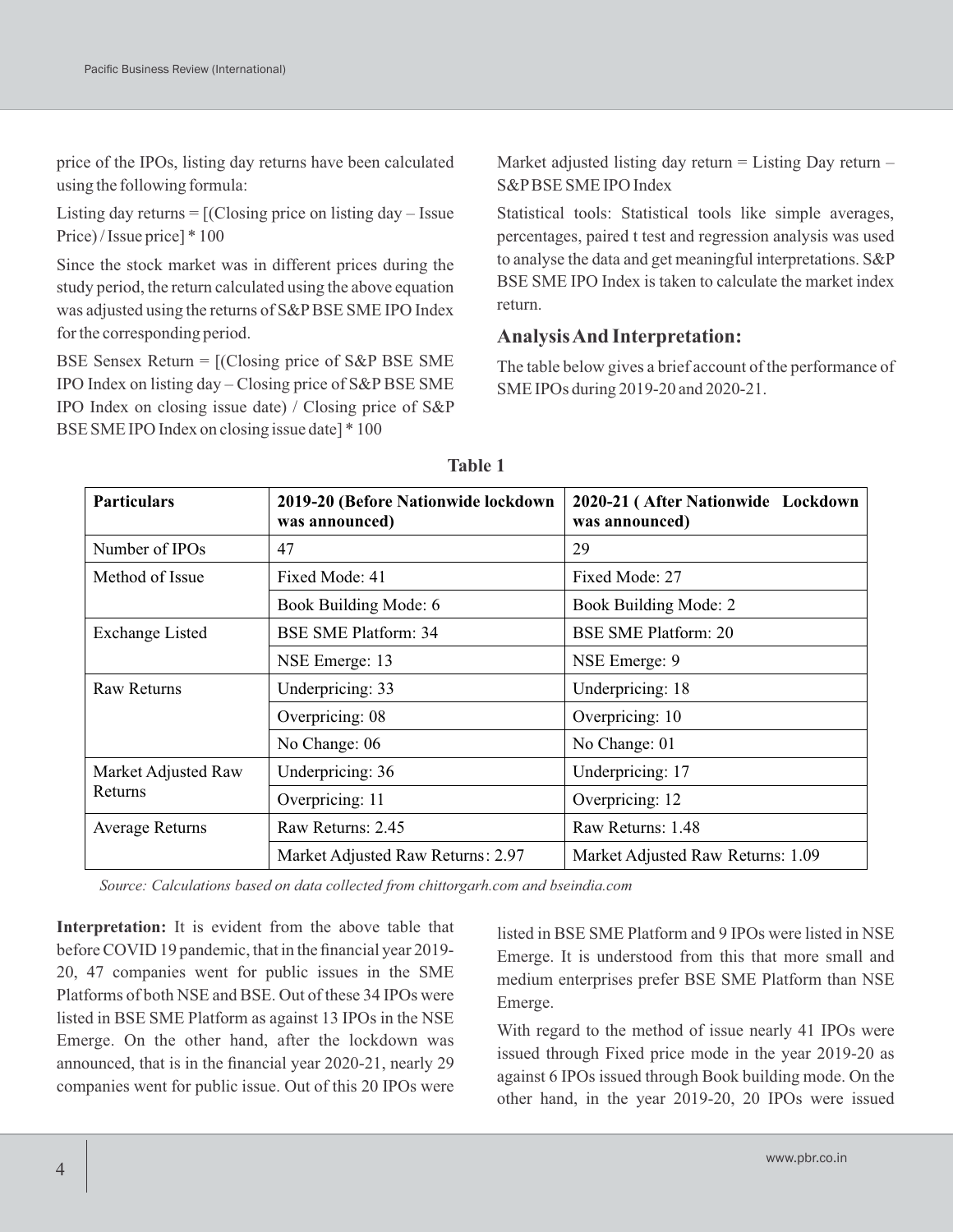through fixed price mode as against 2 IPOs in the book building mode. It clearly shows that Small and Medium Enterprises prefer fixed price method of public issue than book building method of public issue.

It is also understood from the above table that 33 IPOs were underpriced on the listing day in the financial year 2019-20 as against 18 companies in the financial year 2020-21. It means that nearly 70% of the companies listed in the year 2019-20 were able to generate positive return on the listing day, whereas this ratio decreased to  $62\%$  in the year 2020-21.

When the raw returns were adjusted to the market index namely S&P BSE SME IPO, it was found that 36 i.e., 76% of the IPOs showed positive returns on the listing day in the year 2019-20 as against17 i.e.,58%ofIPOs in the year 2020-21.

Similarly, the average raw returns and market adjusted raw returns for the year 2019-20 was 2.45 and 2.97 whereas the average raw returns and market adjusted raw returns for the year 2020-21 was 1.48 and 1.09 respectively. It shows that the return generated during the COVID period showed a decline in comparison to the pre COVID period.

### **Paired Sample TTest:**

Paired Sample t test was used to test whether there is any significant difference in the raw returns and market adjusted raw returns which went into market during 2019- 20 (Before COVID Lockdown was announced) and 2020- 21 (after COVID Lockdown was announced).

|        | <b>Paired Differences</b>                                                |         |           |            |                |                               |         |    |            |  |  |
|--------|--------------------------------------------------------------------------|---------|-----------|------------|----------------|-------------------------------|---------|----|------------|--|--|
|        |                                                                          |         | Std.      | Std. Error | 95% Confidence | Interval of the<br>Difference |         |    | Sig. $(2-$ |  |  |
|        |                                                                          | Mean    | Deviation | Mean       | Lower          | Upper                         | t       | Df | tailed)    |  |  |
| Pair 1 | Raw Return 2020-<br>21 - Raw Return<br>2019-20                           | $-1.53$ | 9.89992   | 1.838      | $-5.298$       | 2.234                         | $-.833$ | 28 | .412       |  |  |
| Pair 2 | Market Adjusted<br>Return 2020-21 -<br>Market Adjusted<br>Return 2019-20 | $-2.07$ | 11.51374  | 2.138      | $-6.452$       | 2.307                         | $-.969$ | 28 | .341       |  |  |

### **Table 2-Paired Samples Test**

*Source: Calculations based on data collected from chittorgarh.com and bseindia.com*

**Interpretation:** The above table shows the results of t test to check the hypothesis to know if there is any significant difference in the raw returns and market adjusted returns generated by the IPOs before the lockdown was announced (2019-20) and after the lockdown was announced (2020- 21).

Pair 1 show the paired comparison of Raw Returns earned 2019-20 and 2020-21 and it is clear from the table that p value of 0.412 is more than the significance level of 0.05. It implies that the Null Hypothesis is accepted and alternate hypothesis is rejected (H1). It implies that there is

significant difference is the raw returns earned before COVID lockdown is announced (2019-20) and after COVID lockdown is announced (2020-21).

Pair 2 shows the paired comparison of Market Adjusted Raw Returns earned 2019-20 and 2020-21 and it is understood from the table that p value of 0.341 is more than the significance level of 0.05. It implies that the Null Hypothesis is accepted and alternate hypothesis is rejected (H2). It implies that there is significant difference is the market adjusted raw returns earned before COVID lockdown is announced (2019-20) and after COVID lockdown is announced (2020-21).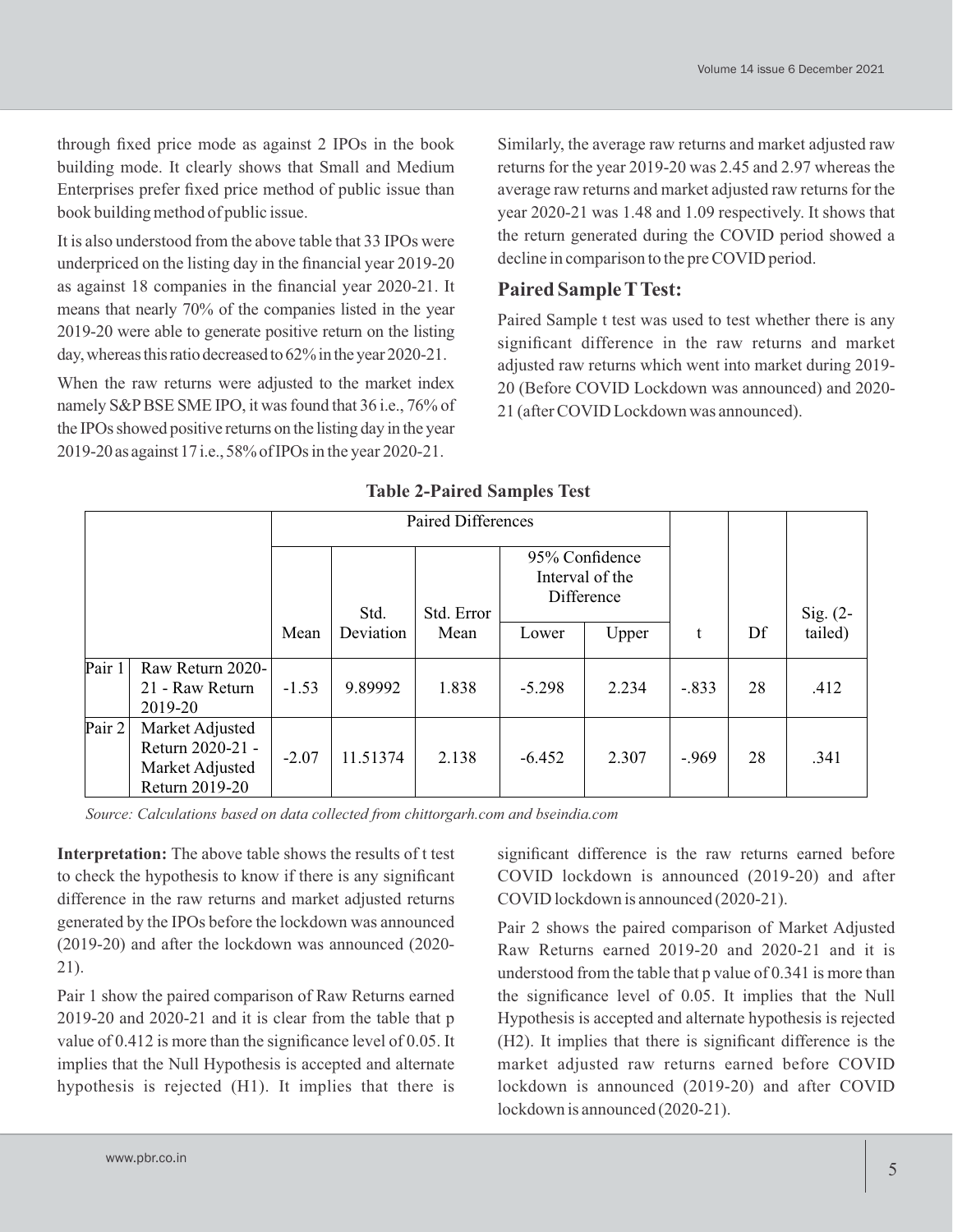### **Multiple Regression Analysis:**

In order to studs the relationship between the dependent variable and the independent variables, multiple regression analysis was used in this study. In the present study, underpricing is considered as a dependent variable and subscription times and market volatility is considered as independent variables.

Underpricing is the when percentage change in the price of the share on the listing day in comparison to its issue price is positive. When the demand for shares issued in an IPO is more than the supply it leads to oversubscription. Market volatility is the performance of the market index on the listing day and the issue day of the IPO.

Before the announcement of COVID lockdown (2019-20)

|       |                |        |                   | Std. Error | <b>Change Statistics</b> |        |     |     |        |   |
|-------|----------------|--------|-------------------|------------|--------------------------|--------|-----|-----|--------|---|
|       |                | R      | Adjusted R $ $ of |            | the $\vert$ R Square     |        |     |     | Sig.   | F |
| Model | R              | Square | Square            | Estimate   | Change                   | Change | dfl | df2 | Change |   |
|       | $.254^{\circ}$ | .064   | .002              | 4.65764    | .064                     | 1.031  | ∠   | 30  | .369   |   |

#### **Table 3- Model Summary**

*Source: Calculations based on data collected from chittorgarh.com and bseindia.com*

The above table shows the strength of the relationship between dependent variable underpricing and independent variables subscription times and market volatility. R which measures correlation between dependent and independent variable is 0.254. It implies that there is low positive

correlation between dependent and independent variable in the year 2019-20. Coefficient of determination i.e., R square is 0.064 which implies that only 6.4% of variation in dependent variable that is underpricing is explained by independent variables namely subscription times and market volatility.

| Table 4- Anova <sup>a</sup> |  |  |  |
|-----------------------------|--|--|--|
|                             |  |  |  |

| Model      | Sum of Squares | Df | Mean Square |        | Sig.              |
|------------|----------------|----|-------------|--------|-------------------|
| Regression | 44.750         |    | 22.375      | l .031 | .369 <sup>b</sup> |
| Residual   | 650.809        | 30 | 21.694      |        |                   |
| Total      | 695.559        | 32 |             |        |                   |

*Source: Calculations based on data collected from chittorgarh.com and bseindia.com*

It is evident from the above table that the p value of 0.369 is more than the significance level of 0.05 and it explains that the model is not statistically significant.

| Model |              | Unstandardized<br>Coefficients |            | Standardized<br>Coefficients |              |      | 95.0% Confidence Interval for<br>B |                    |  |  |
|-------|--------------|--------------------------------|------------|------------------------------|--------------|------|------------------------------------|--------------------|--|--|
|       |              | В                              | Std. Error | Beta                         | $\mathbf{T}$ | Sig. | Lower Bound                        | <b>Upper Bound</b> |  |  |
|       | (Constant)   | 1.830                          | 1.848      |                              | .990         | .330 | $-1.945$                           | 5.605              |  |  |
|       | Subscription | 1.442                          | 1.040      | .255                         | 1.387        | .176 | -.682                              | 3.566              |  |  |
|       | Volatility   | .250                           | .332       | .138                         | .751         | .458 | $-.429$                            | .928               |  |  |

#### **<sup>a</sup> Table 5- Coefficients**

*Source: Calculations based on data collected from chittorgarh.com and bseindia.com*

 $\mathbf{N}$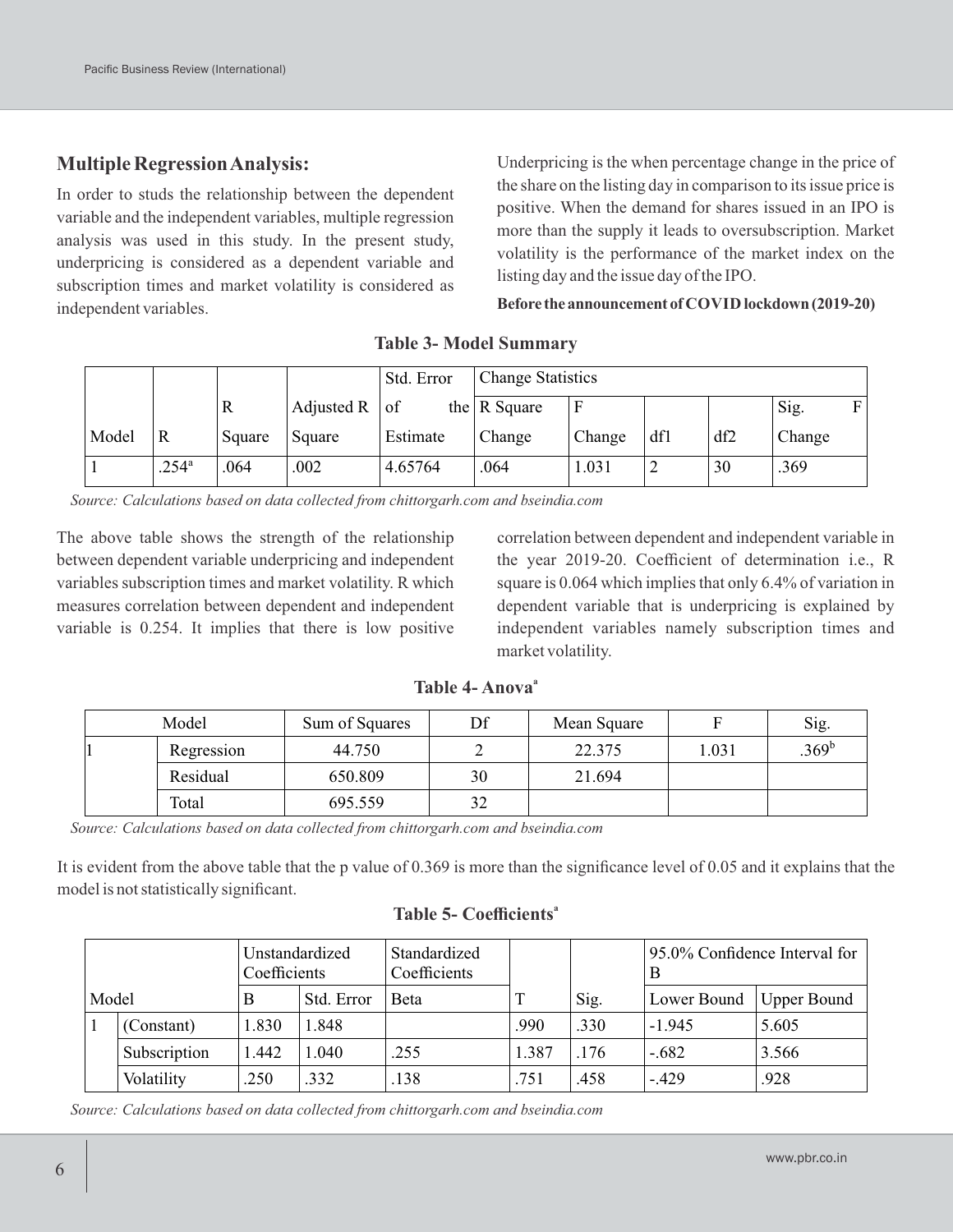It is evident from the above table that the p value both the independent variables i.e., Subscription times (0.176) and Market Volatility (0.458) is more than the significance level of 0.05. This shows that there is no relationship difference between dependent variable and independent variable.

Hence it is clear that there is no significant relationship between dependent variable underwriting and independent variables subscription times and market volatility in the year 2019-20. Hence out null hypothesis is accepted and alternative hypothesis (H3) is rejected.

#### **After the announcement of COVID lockdown (2020-21)**

|       |                   |             |                      | Std. Error         | <b>Change Statistics</b> |        |     |     |                  |  |  |
|-------|-------------------|-------------|----------------------|--------------------|--------------------------|--------|-----|-----|------------------|--|--|
| Model | R                 | R<br>Square | Adjusted R<br>Square | of the<br>Estimate | R Square<br>Change       | Change | df1 | df2 | Sig. F<br>Change |  |  |
|       | .603 <sup>a</sup> | .363        | .278                 | 9.11653            | .363                     | 4.279  | ∠   | 12  | .034             |  |  |

**Table 6- Model Summary**

*Source: Calculations based on data collected from chittorgarh.com and bseindia.com*

The above model shows the strength of the relationship between dependent variable underpricing and independent variables subscription times and market volatility. R which measures correlation between dependent and independent variable is 0.603. It implies that there is moderate positive correlation between dependent and independent variable in

the year 2020-21. Coefficient of determination i.e., R square is 0.363 which implies that only 36.3% of variation in dependent variable that is underpricing is explained by independent variables namely subscription times and market volatility.

| Model |            | Sum of Squares | Df | Mean Square |       | Sig.              |
|-------|------------|----------------|----|-------------|-------|-------------------|
|       | Regression | 711.279        | ∸  | 355.640     | 4.279 | .034 <sup>b</sup> |
|       | Residual   | 1246.668       | 10 | 83.111      |       |                   |
|       | Total      | 1957.947       |    |             |       |                   |

**<sup>a</sup> Table 7-Anova**

*Source: Calculatons based on data collected from chttorgarh.com and bsenda.com*

It is evident from the above table that the p value of 0.034 is less than the significance level of 0.05 and it explains that the model is statistically significant.

| Model        |              | Unstandardized<br>Coefficients |            | Standardized<br>Coefficients |       |      | 95.0%<br>Confidence<br>Interval for B |                |
|--------------|--------------|--------------------------------|------------|------------------------------|-------|------|---------------------------------------|----------------|
|              |              | В                              | Std. Error | <b>B</b> eta                 |       | Sig. | Lower<br>Bound                        | Upper<br>Bound |
| $\mathbf{1}$ | (Constant)   | 4.405                          | 4.390      |                              | 1.004 | .332 | $-4.951$                              | 13.762         |
|              | Subscription | .849                           | 1.710      | .223                         | 1.081 | .297 | $-1.796$                              | 5.493          |
|              | Volatility   | .828                           | .670       | .562                         | 2.729 | .016 | .400                                  | 3.255          |

**<sup>a</sup> Table 8-Coefficients**

*Source: Calculations based on data collected from chittorgarh.com and bseindia.com*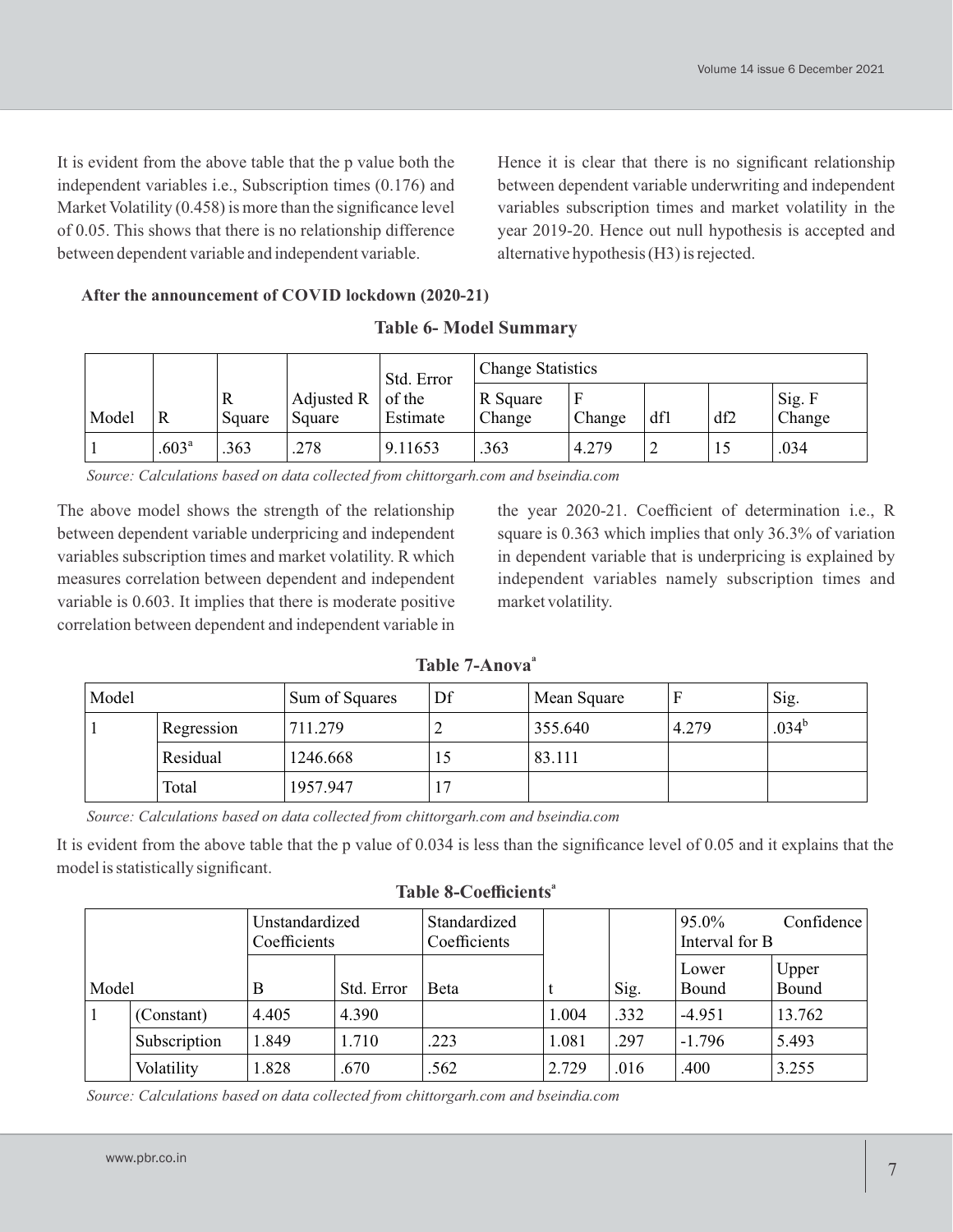Market Volatility has a p value of 0.016 which is less than the significance level of 0.05, it implies that there is significant relationship between underpricing and market volatility. Subscription times on the other hand has a p value of 0.297 which is more than the significance level of 0.05, it implies that there is no significant relationship between underpricing and subscription times.

### **Empirical Findings**

The main objective of the study was to know the impact of COVID 19 on the public issues made small and medium enterprises. For this the SME IPOs during the financial year prior the announcement of lockdown i.e., 2019-20 and financial year after the announcement of lockdown i.e., 2020-21 was considered for the study.

It is evident from the study the 47 IPOs were floated by the SME sector in the financial year 2019-20 but this came down to 29 IPOs in the year 2020-21, a decline of 38%. It is also evident from the study that most of the small and medium enterprises are preferring BSE SME Platform in comparison to NSE Emerge.

It is also understood from the study that 41 IPOs followed fixed price method of pricing as against 6 IPOs which followed book building method in the year 2019-20. In the financial year 2020-21, 27 IPOs followed fixed price method of pricing as against 2 IPOs which followed book building mode. It is clear that small and medium enterprises are preferring fixed price mechanism in comparison to fixed price mode.

As far as raw returns underwriting is concerned nearly 70% (33 out of 47 IPOs) are underpriced in the year 2019-21 whereas only 62% (18 out of 29 IPOs) are underpriced in the year 2020-21. But when these raw returns are adjusted to market nearly 36% of IPOs are underpriced in the year 2019-20 and 58% of IPOs are underpriced in the year 2020- 21. It is understood from the study that the number of IPOs which are underpriced have also showed a decline in the year 2020-21 due to COVID 19 pandemic.

When we compare the average returns – both raw returns and market adjusted raw returns, it is very clear that both have drastically declined in the year 2020-21 in comparison to the previous year. This shows that the returns from IPOs of small and medium enterprises have in fact been badly affected due to COVID 19 lockdown.

It is evident from the t test that there is significant difference in the raw returns and market adjusted raw returns earned before COVID lockdown is announced (2019-20) and after COVID lockdown is announced (2020-21).

Regression analysis was used to measure the strength of relationship between dependent variable underpricing and independent variables subscription times and market volatility. It is understood from the analysis that there is no significant relationship between dependent variable underwriting and independent variables subscription times and market volatility in the year 2019-20.

However, in the year 2020-21 there is significant relationship between dependent variable underpricing and independent variable market volatility but there is no significant relationship between dependent variable underpricing and independent variable subscription times.

#### **Conclusion:**

The Government of India has envisioned doubling the Indian economy to US\$ 5 trillion in five years. In order to achieve this goal, it is necessary to support MSME since it is considered as the backbone of Indian economy. This sector has a lot of potential in creating more employment, developing innovative skills, ensuring regional development, developing backward areas, making the economy self-reliant and making aiding the nation's economic development. But COVID19 has made this sector struggle for survival mainly because of small scale of business and limited financial resources. Adequate finance is necessary for the survival of any business. Equity finance is a good source of finance which they can raise through these SME platforms. Though many SME companies have issued IPOs through these platforms in the previous years, outbreak of COVID19 has put a break on IPOs. Hence Government and regulatory authorities must take initiative in educating the promoters of small and medium enterprises, the advantages of accessing capital market for equity financing and make them confident enough to approach these SME platforms for raising equity capital.